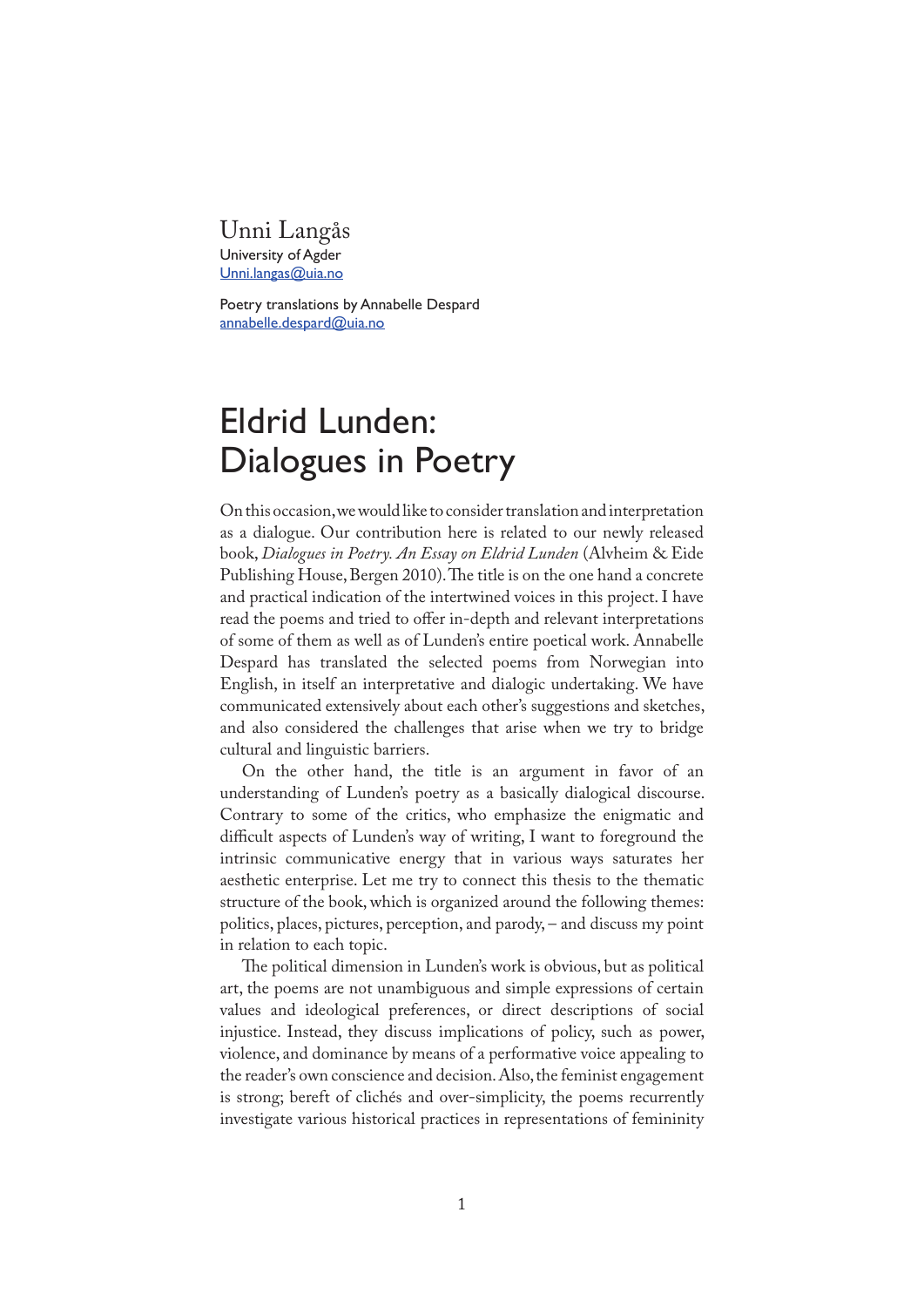and female identity. Deeply embedded in this thematic is an appellative intentionality that aims at questioning gender inequality.

Dialogic traits in poetry are closely tied to rhetoric, and typical means of involving the other – the real reader or an implied "you" – are direct address, questions, staged discussions, or a kind of talk or chatting as if a listener were present. In her texts on places, Lunden's lyrical I not only talks about, but also *to* buildings, gravestones, church furniture, archaeological remnants or fictive persons, thus provoking an animation of dead things. This is most certainly a kind of thinking aloud, or at least a hypothetical communication that aims at openly verbalizing and inviting a discussion of the meanings of places.

A similar feature is observable in the picture poems, where the beholder simply confronts the persons portrayed with her questions and thoughts, or even summarizes a dialogue between them. Visual representations may, moreover, be considered as dialogue partners in the textual genre ekphrasis, which is a more or less free description, interpretation, or discussion with an image. In Lunden's case, the dialogic structure of the ekphrastic poems is usually quite evident, even if the *paragone* effect, which means that the text tends to dominate the visual work, is unavoidable and even defines the genre.

Less obvious is perhaps the dialogic poetics in texts regarding perception and bodily experience. This phenomenological aspect of Lunden's poetry is probably at the same time the most intimate and the most philosophically sophisticated part of her work. Still, I find it useful to think of the transformations between different senses, as in synaesthetic tropes, and between senses, perception, and thought, as a dialogue. I will suggest that poetry  $-$  and definitely Lunden's poetry – is a site where not only different voices but also different ways of perceiving and understanding the world through senses are explored as a dialogic phenomenon.

Finally, the ludic quality in Lunden's texts is of course a mode of expression that requires a listener in order to succeed. Poetic laughter is not in a void. But parody also represents a dialogic play with other texts and artistic objects. It therefore supports the overall impression that this poetry is an answer to a call, a response in a situation where someone is spoken to, and a different voice. Lunden's poetry takes part in a mixture of dialogues – intellectual, artistic and popular.

# *Politics*

Second wave feminism, particularly the political issues and discussions, provide an important foundation and are a necessary background to understanding Eldrid Lunden's work. This assertion does not mean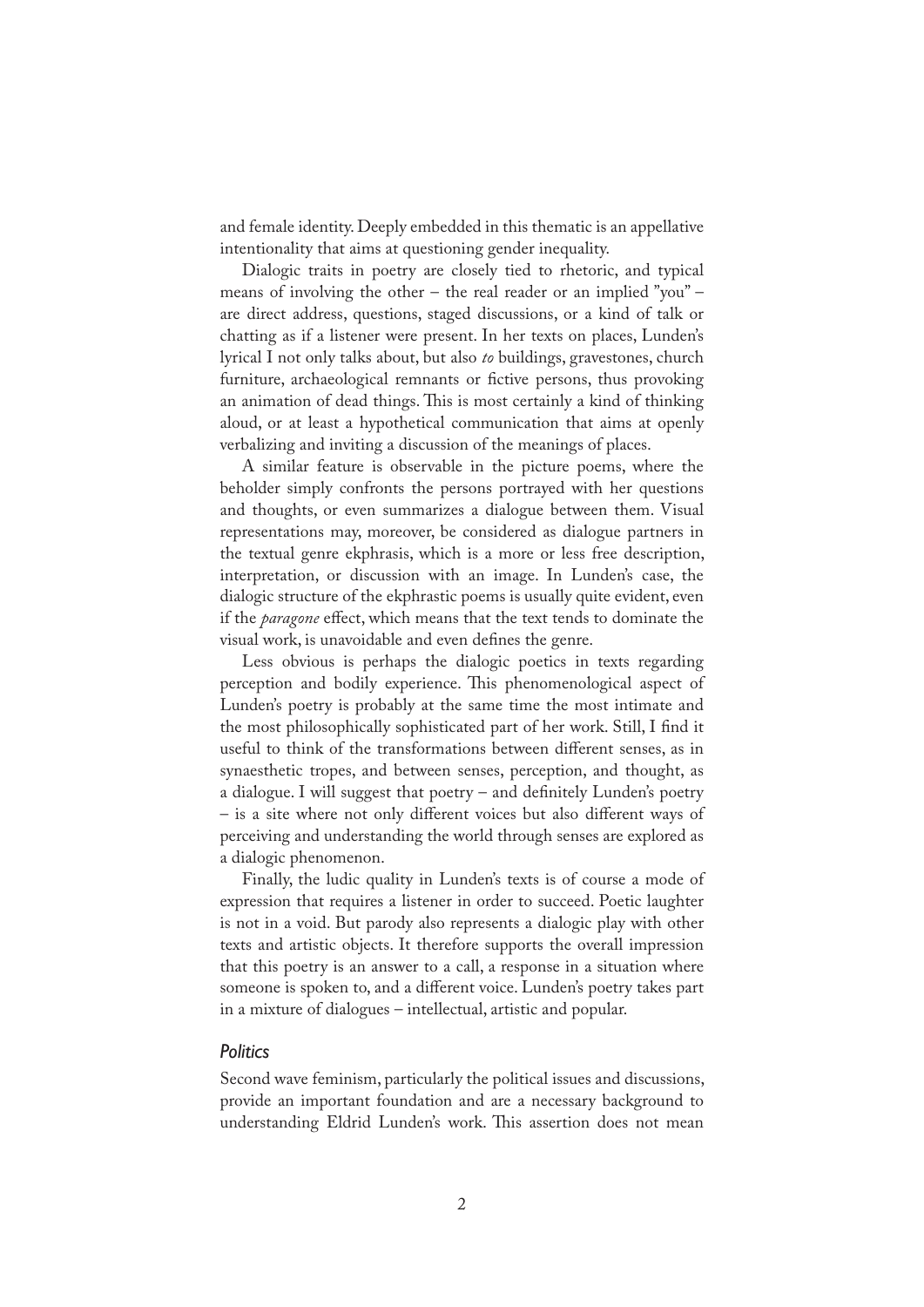that she writes political poetry so that her texts may act as slogans, provide arguments, or dispense propaganda, but rather that she insists on literature as a way of acting politically. The feminist movement in the 1970s produced a series of cultural products with a clearly political function, but these expressions often also had a constricted purpose and served the day-to-day debate. In contrast, Lunden's poetry engages in more fundamental topics, which nevertheless are closely connected with the basic concerns of a feminist commitment. These issues imply the existential question of identity: of finding a voice and then having the courage to use it in a social situation where women's in�uence is traditionally inferior to that of men, and where masculine power and domination need to be contested. Her poems are intended as both a voice of this kind on the public scene—although she is perfectly well aware of the genre's marginalized position—and as an intellectual elaboration of the thematic itself.

Three thin volumes with a striking similarity, *Inneringa* [*Circumvented*], 1975, *hard, mjuk* [*hard, soft*], 1976, and *Mammy, blue*, 1977, represent Lunden's definitive poetic breakthrough. These books have become recognized as high poetic points in modern Norwegian literature; *Mammy, blue* is probably the most well known of Lunden's works. The combination of a condensed style and cyclic coherence has influenced numerous other literary endeavors, most notably among young female writers.

Aesthetically *Mammy, blue* is similar in composition to the two previous books, but it also constitutes a new phase as it introduces an "I" and a name searching for a voice. The first of four sections consist of poems focused on Anna, her sensual experiences, and her movements in a coastal landscape. By means of a subtle use of enjambment, metonymical images, and irregular syntax, Lunden creates an atmosphere where the subject's cautious attempts at establishing an identity and finding verbal expressions are reflected in the poetic language itself. The syntax underlines the interactions between a landscape and a human being, a context where the woman seems to see herself mirrored in the various qualities of nature. A fragile self is on its way to becoming both a visible and a verbal subject.

Eg er Anna, eg er tjueåtte år, eg er synleg mot entredøra kvar morgon, ei open rørsle i lufta.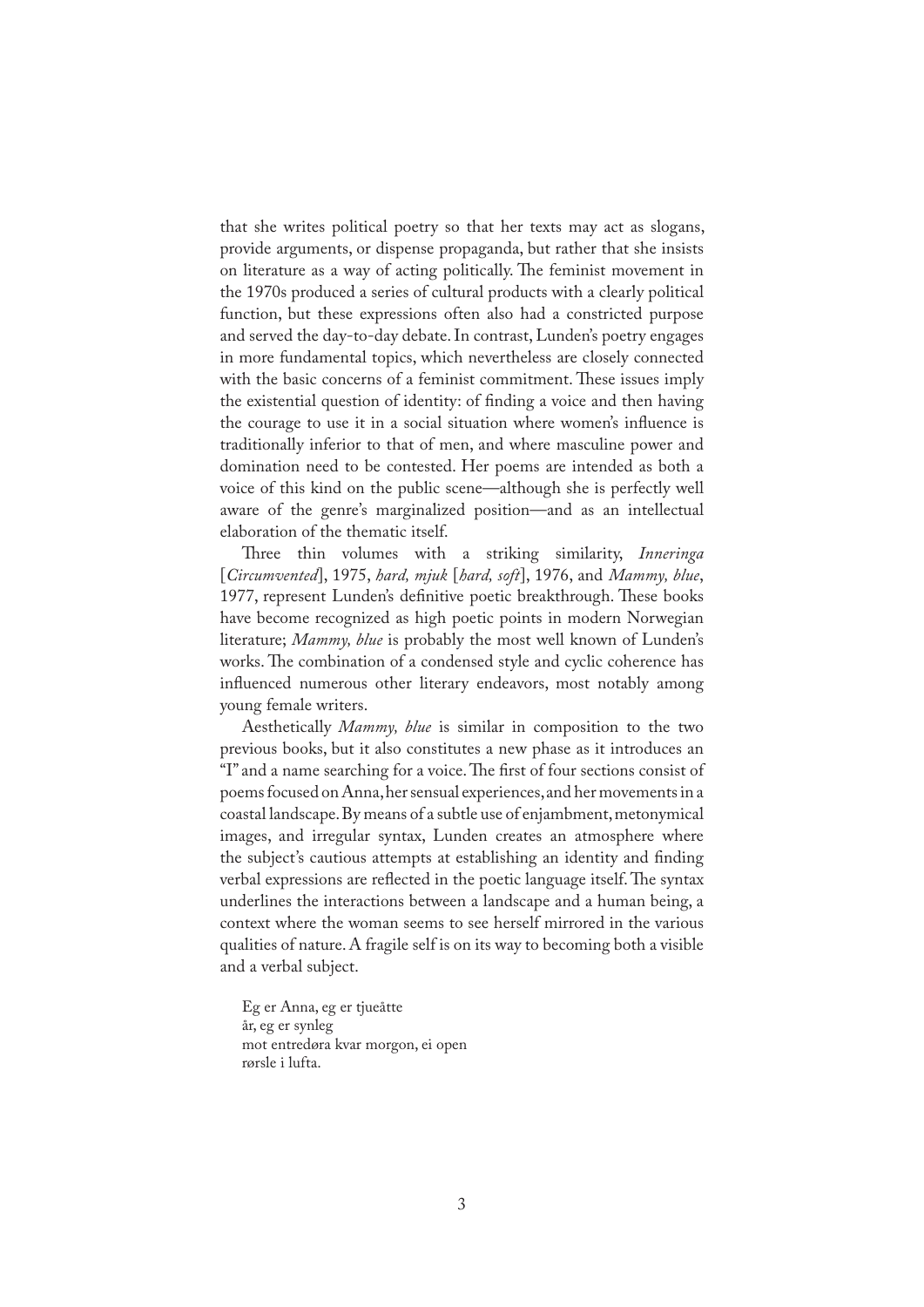Eg er Anna, eg er tjueåtte år. Eg tenker oftare og oftare på at eg er synleg mot entrédøra kvar morgon, så sit eg i bilen.

Eg er Anna, eg har ein �ekk på tunga det er eit ord der, det veit eg. (98)

[I am Anna, I am twenty-eight years old, I am visible against the front door every morning, an open movement in the air.

I am Anna, I am twenty-eight years old. I think more and more often about being visible against the front door each morning, then I sit in the car.

I am Anna, I've got a spot on my tongue there's a word there, I know that.]

The stanzas repeat their focus on language and the speaking subject who, consequently, is associated with a type of sensual core. They insist on the fact that the thematic of identity and visibility belongs to language. At the same time, language seems to be both hard to find and difficult to articulate, reduced as it is through the metaphorical and metonymical expression "ein �ekk på tunga" [a spot on my tongue]. �e connotations surrounding this image are intimately tied to that of sensing—taste, touch, speech, and gaze—a fact that emphasizes the perceptual basis of subjectivity.

*In Gjenkjennelsen (�e Recognition*, 1982) Lunden demonstrates a more explicit political engagement than is exhibited in her earlier work. This engagement does not result in poems that are proclamative or prescriptive. On the contrary, while some politically engaged literature of the 1970s was didactic and simplifying in its social analysis, Lunden's contribution in 1982 is instead a recurrent reflection on gendered systems of power and on each gender's responsibility for such systems. Several poems do exhibit, however, the appellative structure common with much politically oriented literature, including poetry, which addresses itself to an implied reader through the use of the direct "du" [you] in the text and emphasizes how language is both performative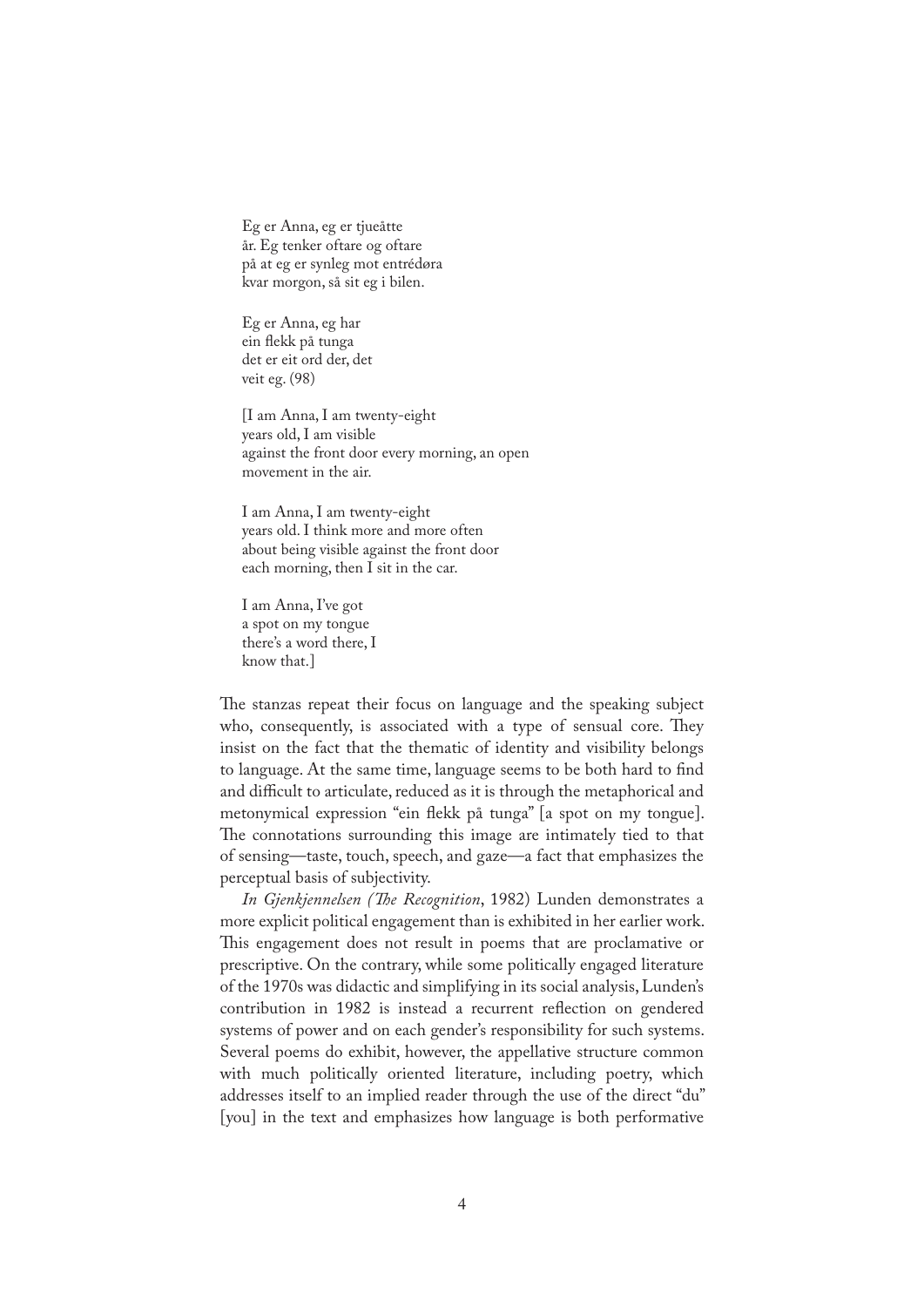and productive in the creation of a reality. The following poem provides a subtle communication of the ambiguities in language and an ironic comment on a quotation from a Dylan text (from the album *Blonde on Blonde*, 1966):

Det heilt spesielle ved deg det heilt spesielle ved oss kvinner at kven som helst kan halde oss fast i bildet av det spesielle

you've got to be goodlooking 'cause you're so hard to see? (153)

[The very special thing about] you the very special thing about us women is that anyone can fixate us in the image of the very special

you've got to be goodlooking 'cause you're so hard to see?]

The poem begins by pointing at the uniqueness of every individual. As it continues, however, it contradicts this prior assertion as it implies that all women have something in common. How can they simultaneously exist as unique and as part of a cohesive, singular identity? By quoting the popular Dylan song, Lunden stresses the fact that the media produces a double message wherein women are told to "be goodlooking" in a way that meets general standards and ideals. As a consequence, women are caught in a trap in which they attempt to find their individual identity in looking like everybody else. Ironically, when they succeed, the loss of their actual individuality results in a version of social myopia, where the generically beautiful woman fades from view, melding into the undistinguished mass of "goodlooking"-ness.

�e relation between gender and language continues to run throughout Lunden's *Gjenkjennelsen*. The following poem thematizes the power of language to constitute the individual.

Du må bestemme deg nå om du vil snakke eller om du vil overlate til språket å uttale kven du er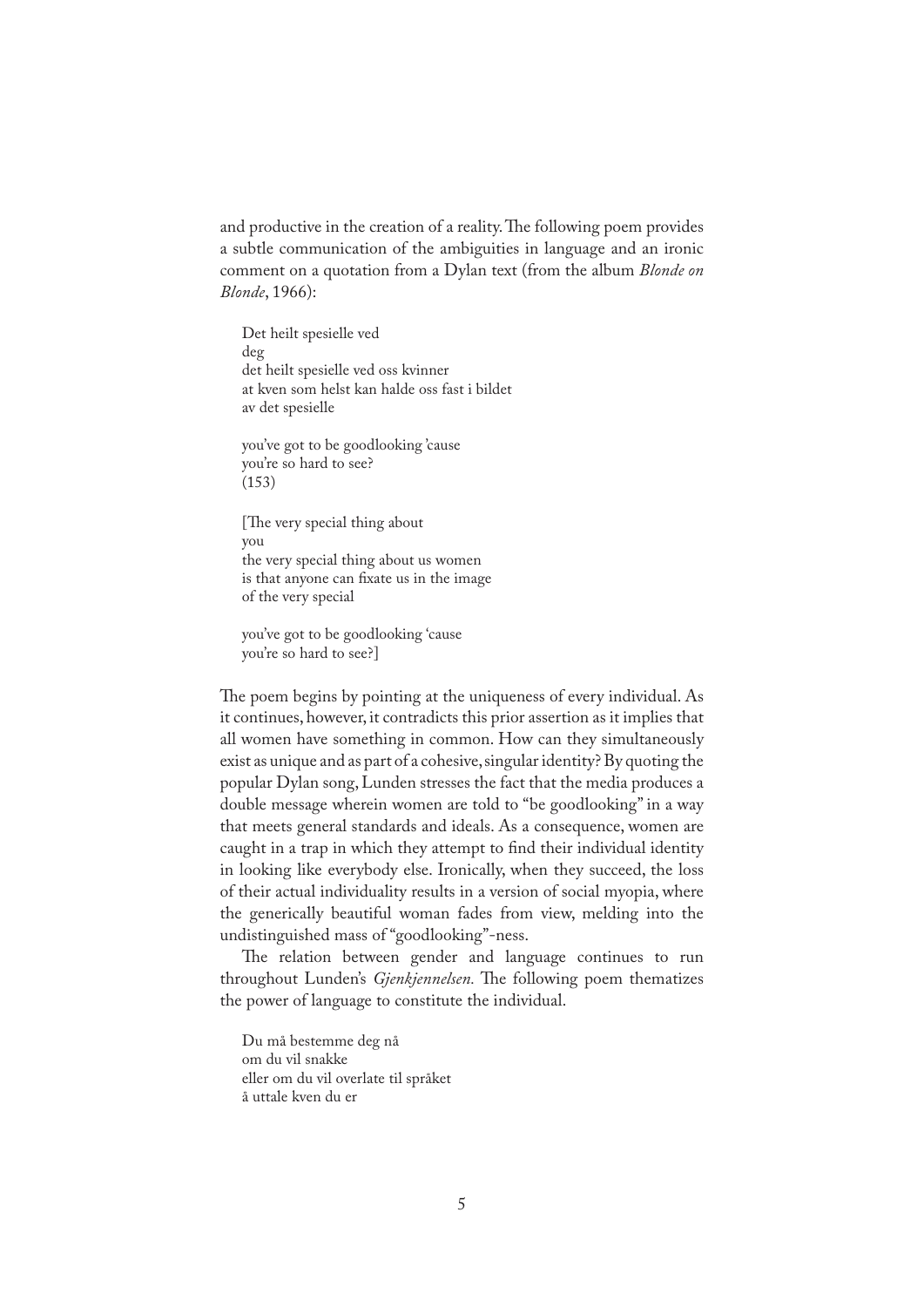ditt hemmelege ord er ikkje noe hemmeleg ord, det tilhøyrer oss alle (141)

[You must make up your mind now if you want to talk or if you will leave it to language to pronounce who you are

your secret word is not a secret word, it belongs to us all]

A strong, demanding poetic voice urges the "you" to be decisive and outspoken. To speak is a matter of will. Certainly we can read this poem as a commentary on the tradition of silent women. Historically, women have had a significantly weaker public voice than that of men, a circumstance that has contributed greatly to the powerlessness of women. Silence, precisely due to its attribution of absence or anonymity to the human being, has been idealized and enforced as a female virtue and even requirement. The other side of the equation, which has been thoroughly substantiated in recent feminist research, is the ability of women to develop other strategies that ensure their voice will be heard after all.

Implicit in Lunden's poem we also recognize a distinctive attitude toward language that accentuates how the subject is constituted through language in an inter-subjective and social setting. It is therefore necessary to speak in order to be a subject and take part in the signifying process. Language is by definition a common commodity—it is not a "secret," but rather a creation formed by people and thus is constantly changing. When we become gendered subjects, we are at the same time subjected to language. This linguistic gendering demands a conscious response regarding the implications involved in being a gendered person. I am a woman, certainly, but if I do not intentionally contribute to the production of linguistic meaning then language itself will control me.

#### *Places*

Place is essential to Eldrid Lunden's poetry, although its meanings and implications shift throughout her works. Using the frame of a dynamic, relational understanding of its phenomenology, I have interpreted a selection of Lunden's most developed (and dissimilar) places: landscapes, places of imprisonment, excavation sites, sacred buildings, and churchyards. I have picked out landscape and churchyard to comment on here.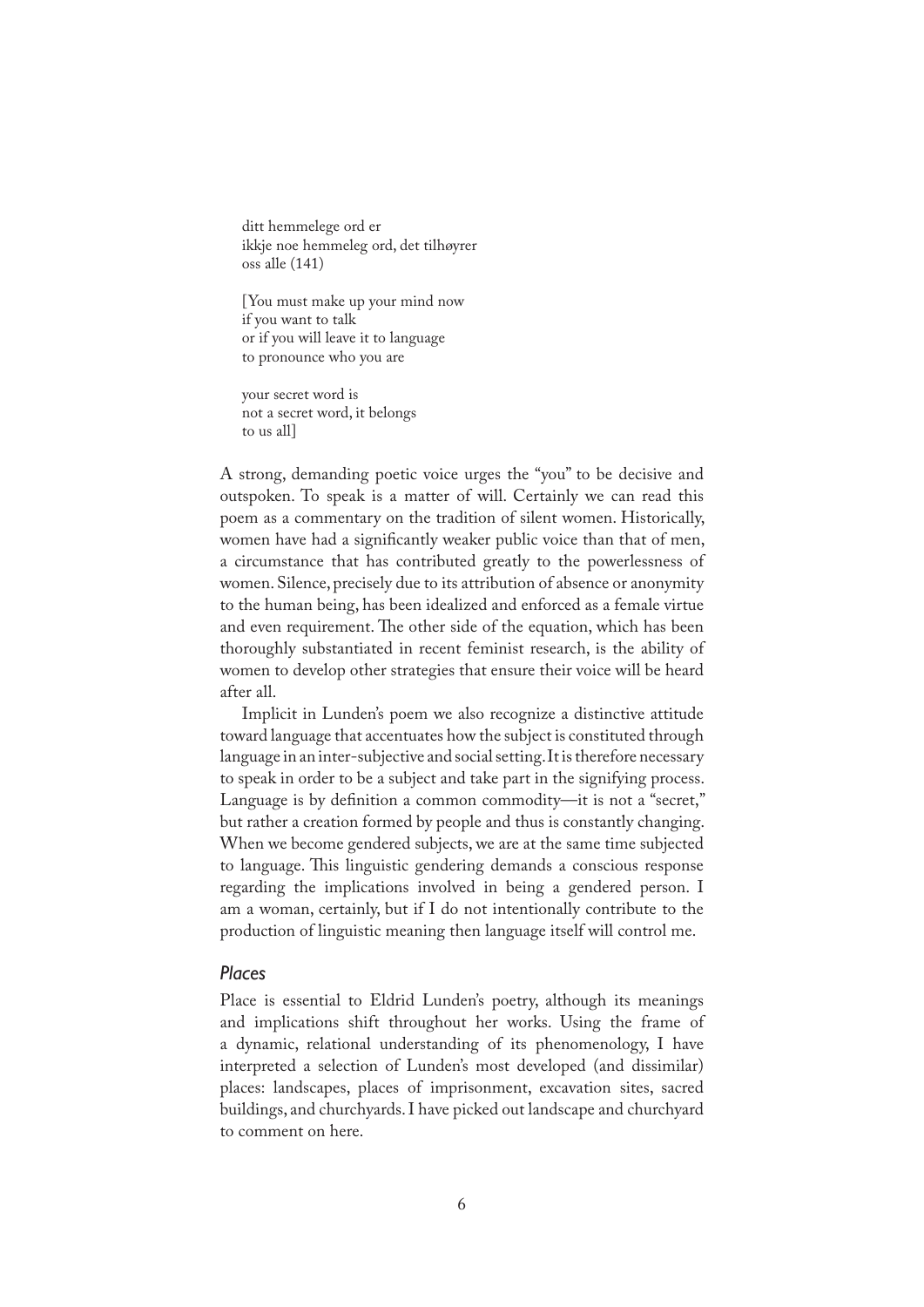It is easy to observe that the scenery from Lunden's childhood—the coastal landscape and its wet climate—remains an important force in her texts. Through each of her ten volumes of poetry, we sense a strong bodily and mental attachment to nature and a fundamental understanding of the human as touched and created by his or her physical surroundings. This understanding is perhaps most extensively explored in Lunden's early works, where nature acts as a site of powerful emotions, peaceful sensitivity, and remembrance. The later works can be read as containing more philosophical reflections on nature as a place for perception, mental projection, and artistic interpretation.

After having inscribed nature on the human being and the human being on nature, Lunden catches some of the individuals as they break out of a seemingly deterministic situation. A girl ("ho" [she]) suddenly tears herself away, running as if intoxicated with a feeling of freedom and bodily relief:

ho som plutseleg rak laus, sprang langs liene heile hausten i ein falma bomullskjole, sprang og sprang på tvers av elvane bekkane, til ei underleg stri væte braut fram i graset overalt (38)

[she who suddenly cut loose, ran along the hillside all fall in a faded cotton dress ran and ran across the rivers the streams, until a strange harsh wetness broke out in the grass everywhere]

All the previous nature poems in the volume, which are not concerned with individuals, use repetitive patterns to produce a stern situation where the individual is either generalized by means of the pronoun "dei" [they] or absorbed by nature. Here, "ho" breaks out and comes into sight with a dynamic body, full of energy. The rhythm and the pace of the poem support the liberation that is taking place. The metaphors for time and space—"heile hausten" [all fall], "langs liene" [along the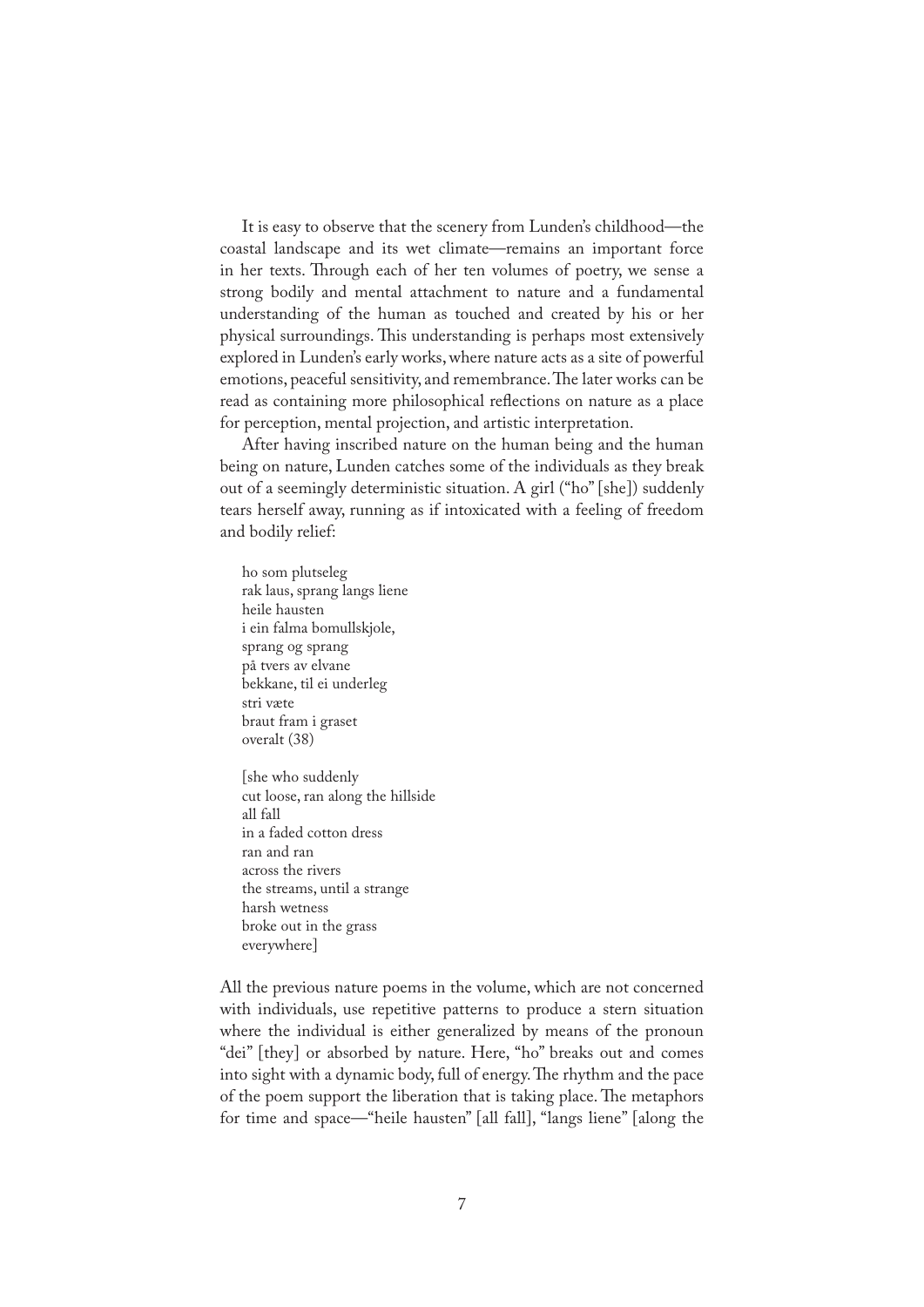hillside], "på tvers av elvane" [across the rivers]—indicate that this event is not random or short-lived, but rather an ongoing process. The poem's end also signals the difficulty of this process; the word "stri" [harsh] is applied to the wet grass itself, an anthropomorphizing move that indicates the possibility for struggle. At the least, it indicates a basic connection between the human body and the landscape that is repeatedly put into focus in Lunden's poetry.

I will now turn to a poem with a sacred place as its main motif. In this poem, I suggest that we can identify some essential ideas regarding place as it is perceived and poetically expressed by Lunden. Moreover, we can clearly read the poem as a textual intersection where old traditions involving the creation of a sacred place for the dead meet with the modern ideals of urban planning; the poem also provides a (post)modern reflection on this physical and spiritual encounter. The poet's visit to Le Père Lachaise Graveyard in Paris gives birth to the insight into how the past organizes its death as a massive construction of artistically worked stones. At the same time, she expresses amusement in playing with this overwhelming and alien impression.

Installasjon (etter eit besøk på æreskyrkjegarden du Père Lachaise i Paris)

Menneskeleg liv i høg sokkelansamling på kyrkjegarden sidan 1600-talet Her går det i stein Her står dei i stein

Døden organisert som forsteining. Men mosen har ein sjanse. Den er så grøn. Den er så langsam Den viser oss sin farge (375)

[Installation (after a visit to Père Lachaise cemetery in Paris)

Human life in a congregation of high plinths in the cemetery from the 17<sup>th</sup> century Everything stone Everyone stone

Death organized as petrifaction. Yet the moss has a chance. It is so green. It is so slow It shows us its color]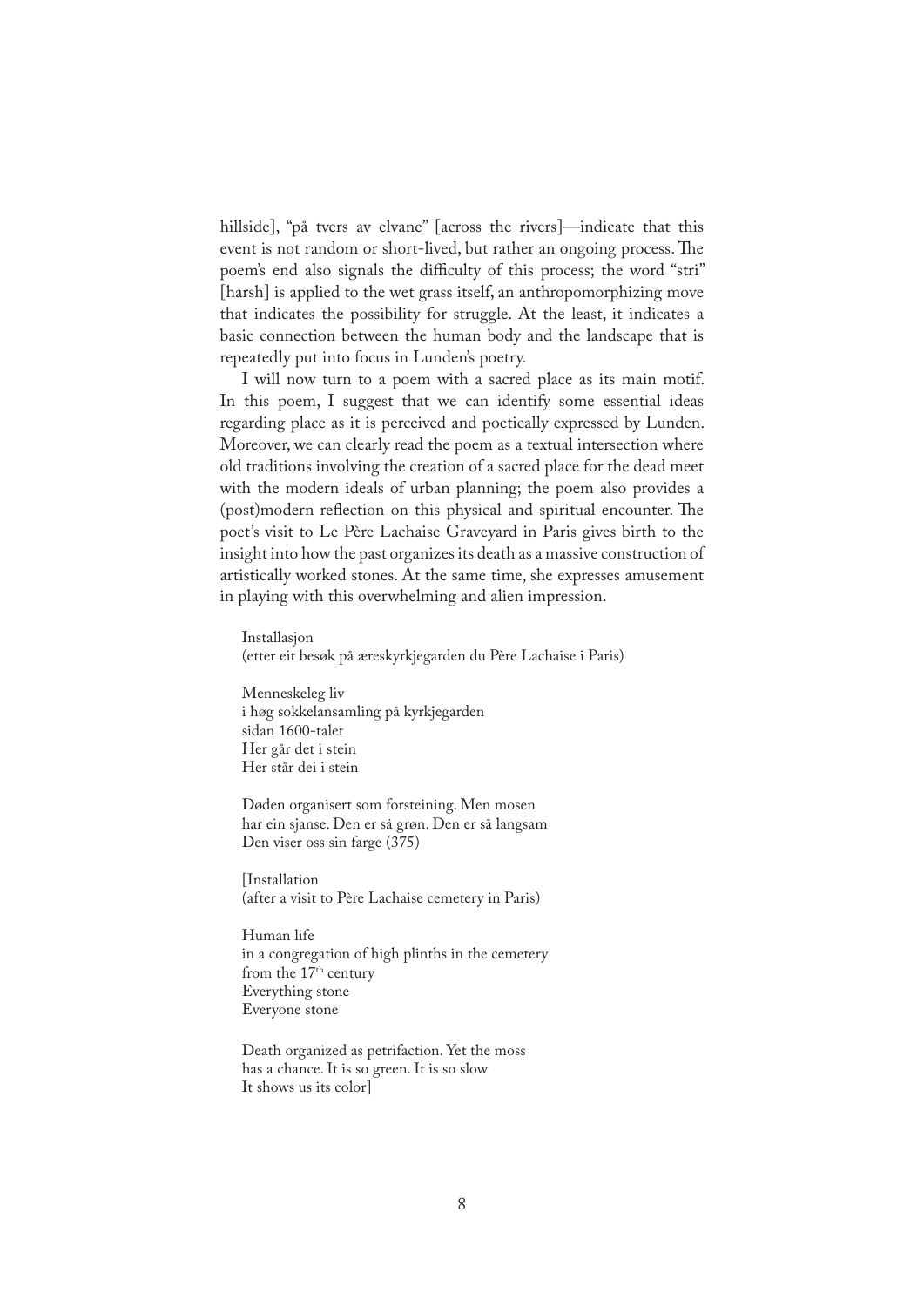�e title of Lunden's poem—"Installation"—alludes to a kind of artwork that utilizes different sensual elements to invite the public into a complete, dynamic, and bodily aesthetic experience. In contrast to the modern installation, which speaks via objects from our daily life, in the churchyard the "furniture" is different: the stones indicate something other, something outside the ordinary. According to Lunden, human life is staged as stone sculptures on pedestals. The churchyard challenges our secular knowledge of death as nothingness and represents an intention to create a permanent, solid substitute for a decomposing body. The dead body and the stone sculpture exclude each other; it is possible to understand the height of the many plinths as an iconographic rejection of death combined with a vain striving to ascend and leave the ground behind. The higher the statues in both height and quantity, the lower the significance offered to the decaying bodies beneath. This phenomenon can be explained by the increasing secularization of the grave during the nineteenth century combined with a growing desire to demonstrate the prestige of the individual human being. The monumental statues and mausoleums were not erected primarily to demonstrate a collective belief, but rather to guarantee the dead individual a posthumous, particular reputation.

Between the figurative stones with their massive symbolic past and the contemporary observer, a breach occurs. This opening is not only temporal but also mental: a gap, which in Lunden's rhetoric, refers obliquely to the possibility for comedy. But the poem does not adopt an attitude of disrespect. Toward the end, the poet calmly reflects over the aesthetic form represented in the churchyard stones, namely, an artificial organization of a specific cultural and historic relationship to death. The difference between the museum-like staging of death in the churchyard and the modern poem, which also identi�es itself as an "Installation," is thus made clear by Lunden. The poem casts a distant glance at the burial sites, but this glance is sympathetic and warm. It includes the graves in an attempt to perceive connections between the churchyard installation and the poetic installation.

Finally, nature—"mosen" [the moss]—is invited into the text in order to animate the place and underscore the actual presence of life. This gesture touches on another interesting aspect of the modern churchyard, namely its reconciliation between nature and culture. The habit of planting trees in the churchyard dates back to the eighteenth century and was partly hygienic, partly aesthetic in its motivation. A British scientist pointed out that the leaves of the trees purified the air, thus the sanitary incentive. This period was also the era of the park and of pastoral poetry—the aesthetics of the formal neoclassical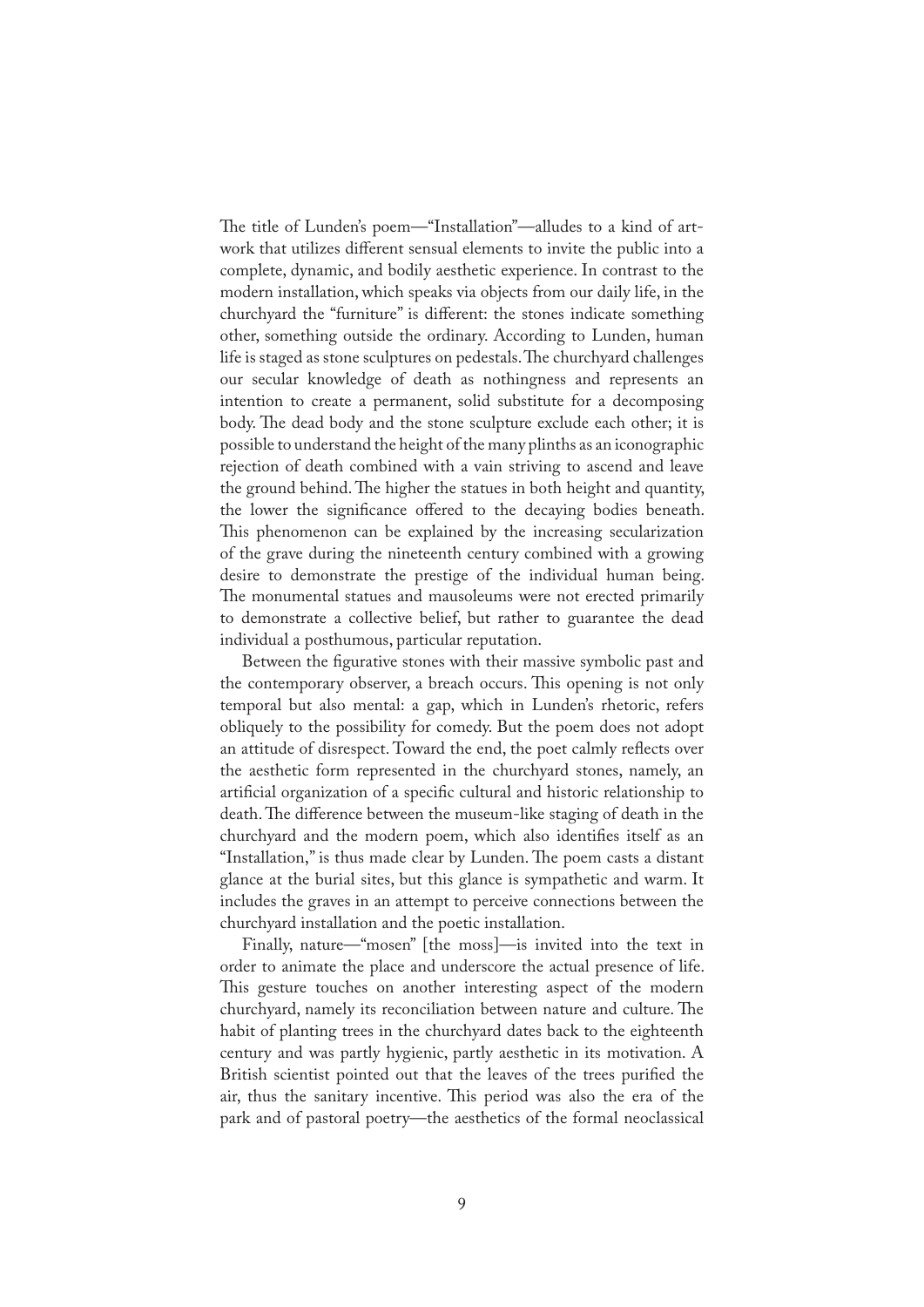garden informed not only landscape architecture, but prose, poetry, and the visual arts. In the new churchyards, nature was integrated within a cultural space that paralleled the Romantic garden, usually overburdened with symbolism: stones and sculptures signified both frozen time and a calm distance. The green plants, which would return year after year, hinted at a death overcome, transformed into an organic rebirth—an eternal life.

# *Pictures*

�e cover of Eldrid Lunden's debut volume, *f.eks. juli* (1968), wherein text and image appear as an iconographic expression, is a significant sign of her fascination with the relationship between these two modes of representation. The text-image thematic in her work spans from poems that clearly seek to represent visual art through language—ekphrases by means of free meditations inspired by visual art, to poems that create a profound uncertainty about the ontological status of the described object. Such poems force the question: is this a mimetic account of the phenomenal world, a projection of mental imagery, or is it an allusion to, description of, or comment on another representation? Inevitably, as a recurring subject in Lunden's poetry, the problem of representation merges with other modes of understanding such as memory, perception, and thought.

To begin, let us look at a poem from *Inneringa*.

Plutseleg ein dag sklir han i eit andlet der kjenslene har runne utover. (47)

[Suddenly one day he slips in a face where feelings have spilled over.]

The poem most likely comments on an emotional crisis caused by a con�ict between two lovers. (As always in Lunden, the context is sparse and the gaps many, so declarative contextualization remains risky.) Here is a man who "slips / in a face." Whether the face belongs to her or to him is not clear, but the image requires a slippery surface, such as tearful skin, and it unbalances the man. At the same time, the poem provides a possible association with a painting where the colors are not quite dry and the features of a face are blurred in a modernist way. This visual approach to reading the words receives support from the following poems where the use of a variety of colors provides an underlying foundation for this section of the text, which explores both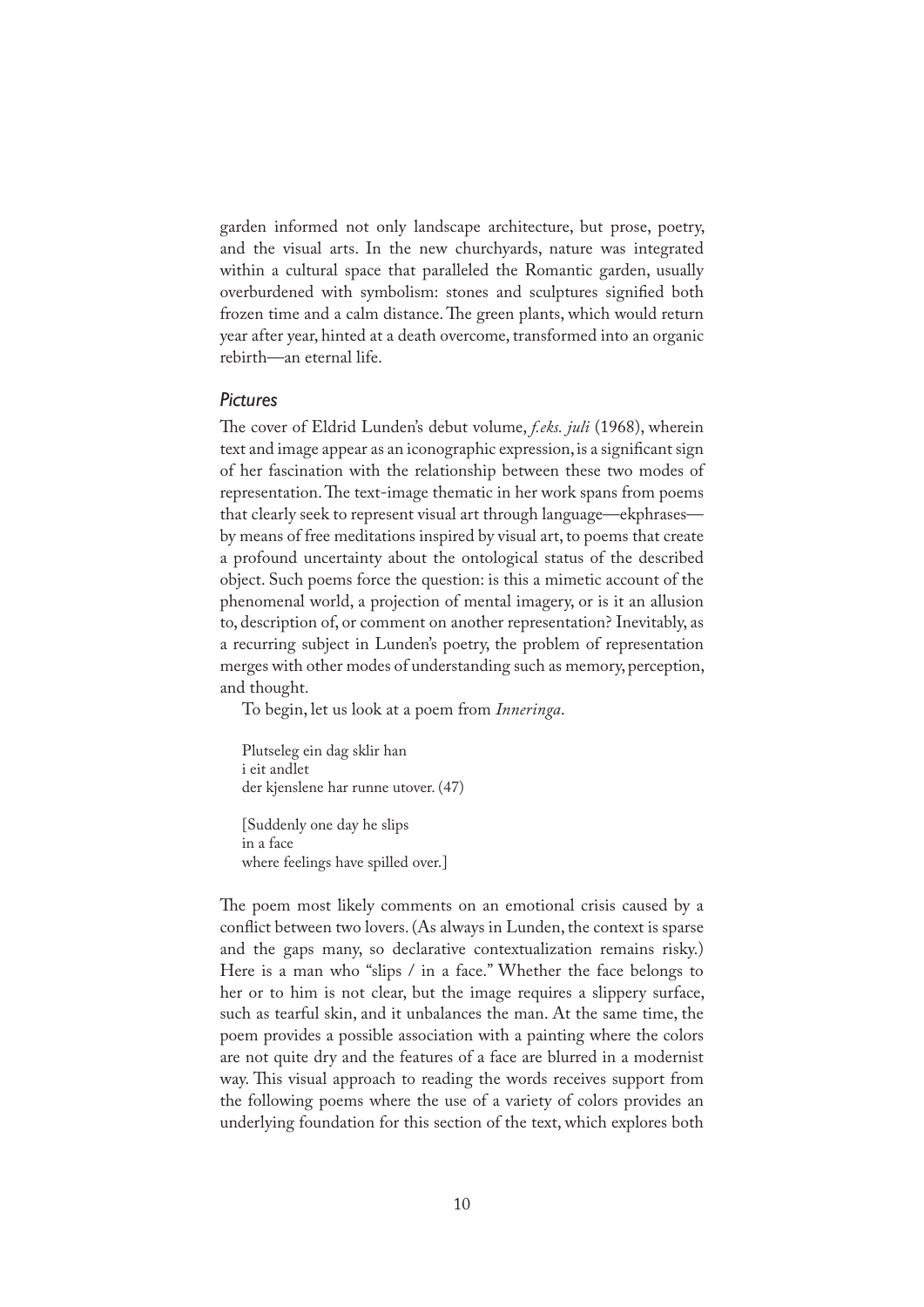the mourning over a broken relationship as well as artistic techniques of representation.

Pictorial allusions frequently appear throughout Lunden's poetry, but for our purposes here I will confine myself to commentary on two additional poems from Lunden's subsequent volume, *hard, mjuk*. Both poems exemplify a typical ekphrastic procedure in which a seemingly straightforward landscape sketch results in a complete picture description.

Kvar kveld går ho fram til ein mørk brunn i vinteren der isen aldri ligg, biletet er i svart kvitt. (69)

[Every evening she goes up to a dark well in winter where ice never forms, the picture is black and white.]

�e phrase "ein mørk brunn i vinteren" [a dark well in winter] provides a stylized image that hints to the human and interior (mental) dimension of the landscape motif. It is tempting to link this description to both an outer event and an inner mental projection. For example, the blackand-white image refers to photography even as it also implicitly evokes the contrasts of a winter landscape in a dark setting.

The following poem explores how this pictorial problematic can be tied to a reflection. The mirror-like process by which we understand past and present, internalizing past experiences and anticipating future events, is based on our self-perception. The subsequent interpretation provides a thematic link between the interior space of the personal and the exterior projection of the aesthetic product.

Når eg nå tenker tilbake ligg vinteren stille i synsfeltet, mørkret er nesten ute av bildet, noen kjem (69)

[When I now think back the winter remains quiet in my field of vision, the dark is almost out of the picture, some one is coming]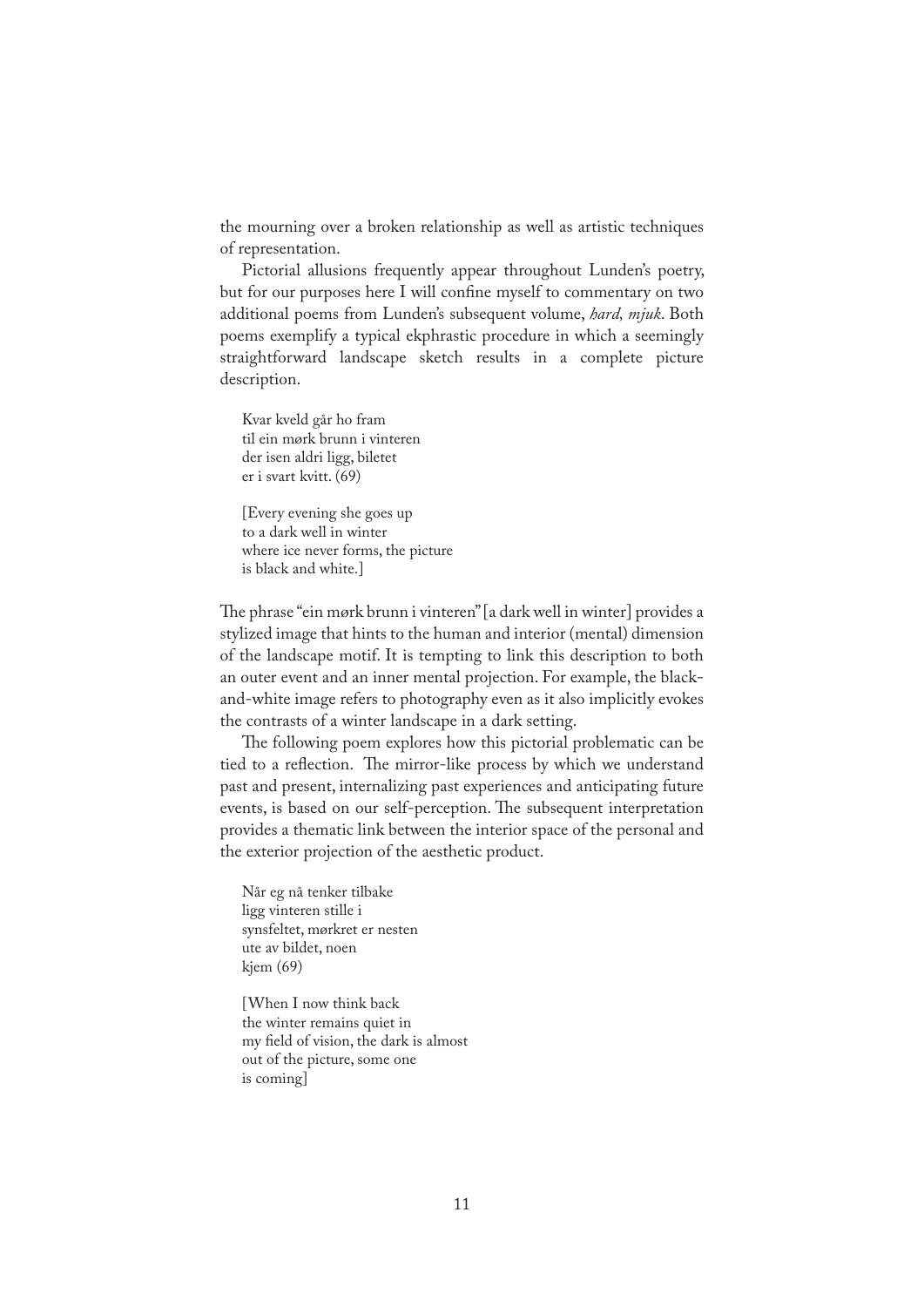�e thought is an image, almost entirely static, but then set in motion at the end where "noen / kjem" [some one / is coming]. It is the privilege of the poem itself to blur the information of where this motion takes place: in reality, in memory, or in a picture. Each of these poems illustrates how the theme of understanding is concretized in Lunden as a relationship between text and image. They present intellectual work as a type of inner mental meditation on past events that simultaneously provides a verbal description of—or allusion to—pictures, images, and representations of ocular perception.

Several of Lunden's poems comment on well-known paintings that do not require an introduction in order for the reader to realize the motif under consideration. Other poems combine a dispassionate description with personal thought and interpretation. In this way, the poem opens up a complex network of tensions—between the text and the painting (which, in turn, may itself refer to other paintings), between the lifeless artwork and the animating gaze, and between the absent object and the present verbal representation. An example of this elasticity in the genre is found in "Leonardo da Vinci: Engelen kjem med bod til Maria" [The Annunciation to Mary]:

Engelen: Høyr på meg! Dette er det største alvor! Maria: Eg høyrer… men det du seier forvirrar meg… (354)

[The Angel: Listen! This is serious!

Mary: I am listening… but what you say confuses me.]

The poem is neither a description nor an interpretation, but rather a staging of the painted figures as actors and participants in a historical religious drama. It strips the narrative down to pure dialogue consisting of only two lines that underscore the iconic occasion and the possible experience of each character. Another dimension at work in the poem is that of gender: the angel (traditionally male) speaks in an authoritarian language while Mary listens with a reluctant, receptive, but also confused attitude. Even the punctuation illustrates the mechanisms of male metaphysical power: the angel speaks with declarative force underscored by the exclamation marks, while Mary's hesitancy is evidenced by multiple ellipses.

In *Flokken og skuggen,* Lunden continues to investigate the relationship between word and image through both ekphrasis as well as more mixed literary forms. The poet makes new discoveries and creates new images along the borders between perception, reflection, and representation. Several of these poems contain quite disturbing aspects, as if the images themselves are capable of experiencing pain; such pain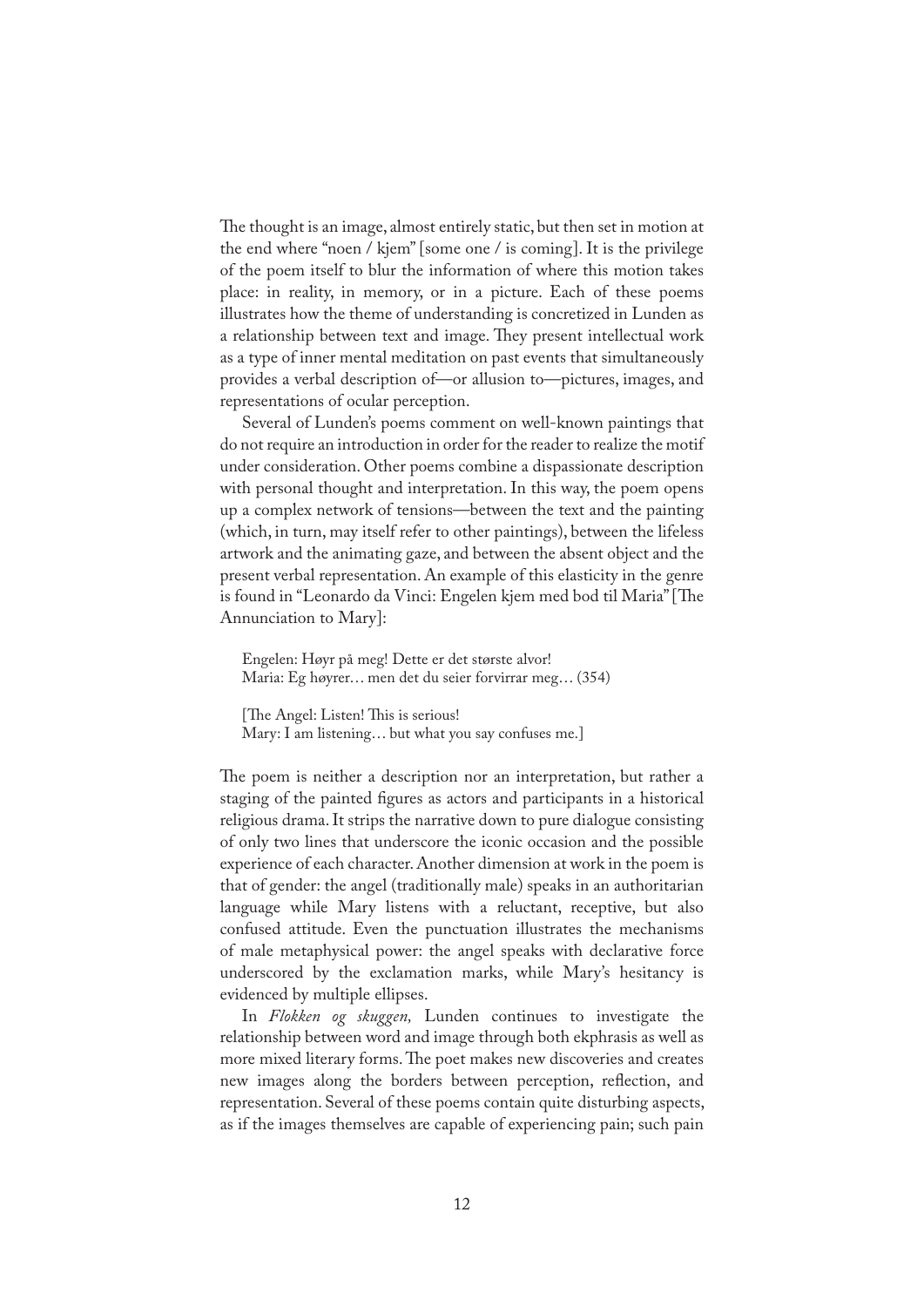is thematically developed as, for instance, cruelty toward animals in a cellar or as the sight of black crows circling a field.

Let us take a look at the poem about the polar bear.

Bildet av den kvite bjørnen kjem tilbake

Det er nesten berre kvitt. Ei uendeleg kvit �ellside og den kvite binna med ungar tumlande mellom beina

Ho snur hovudet mot vinden Eg tenker på den svarte, fuktige snuten hennar men ser berre hovudet som søker fram og tilbake

Ho veit ho kan lukte ein hanne lenge før han luktar henne. Og at dette er den einaste sjansen ho har. Hannen trur ungane er rivalar i paringstida

I det binna drar seg sidelengs oppover vidda og forsvinn over kanten, glir boka igjen (53)

[The image of the white bear is back

It's almost entirely white. An infinite white mountainside and the white bear with her cubs tumbling between her legs

She turns her head towards the wind I'm thinking of her black moist muzzle but can only see her head seeking backwards and forwards

She knows she can smell a male long before he smells her. And that this is her one advantage. The male believes the cubs are rivals in the mating season

As she moves sideways up the mountain and disappears over the edge, the book gently closes]

The beginning and end of the poem tell us that the bear under consideration might be found in a picture in a book, but the middle section gives the impression that the bear is observed directly. This textual frame identifies the poem as an ekphrasis and, in accordance with ekphrastic conventions, the poetic narrative animates the subject,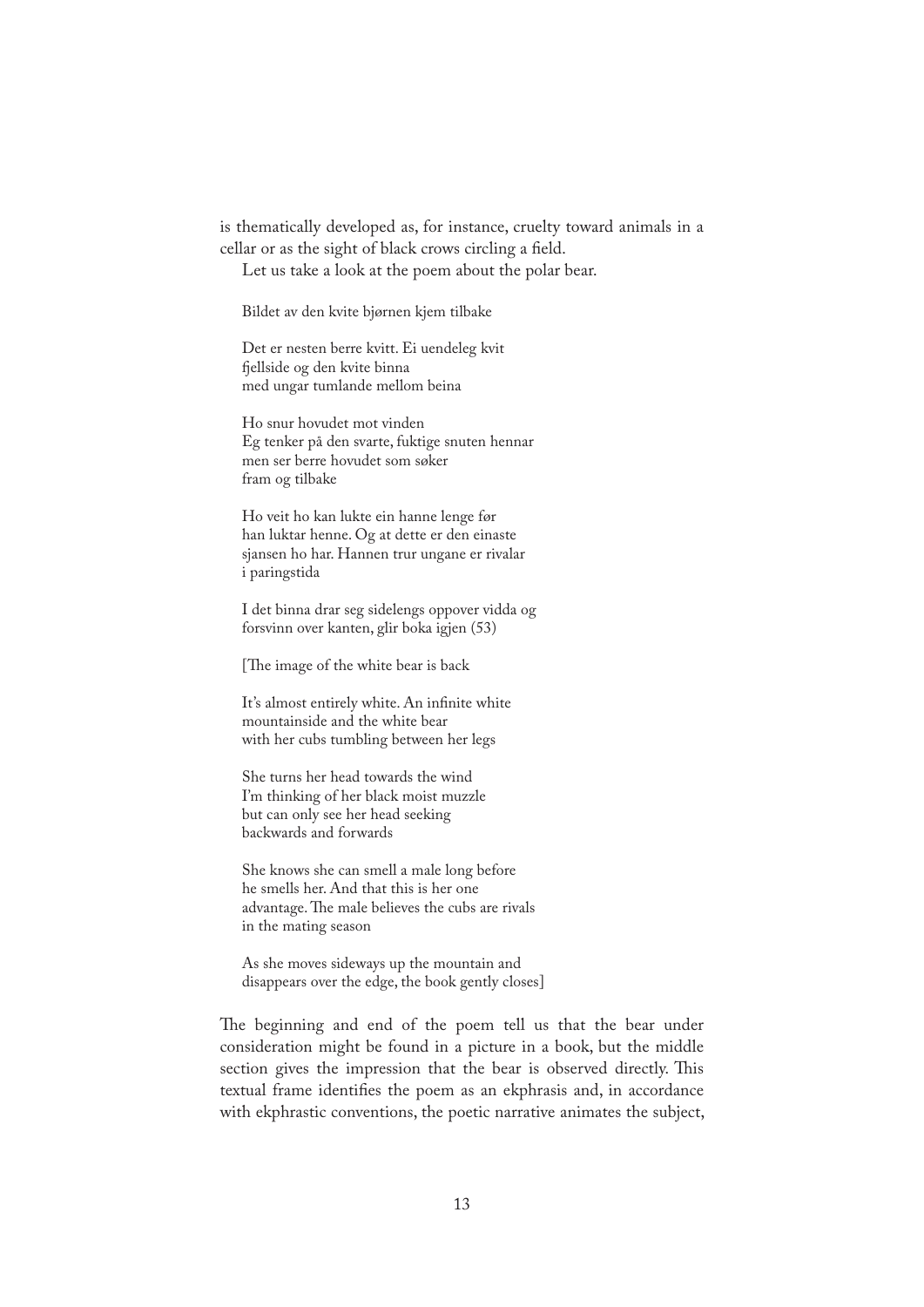causing tension between word and image to surface. The narrative voice describes not only the external portions of the image, but also includes the thoughts of the female bear ("Ho veit ho kan lukte ein hanne" [She knows she can smell a male]) and the male bear's impression ("Hannen trur" [The male believes]). In addition, the lyrical subject reveals her own thoughts as they arise in front of the picture ("Eg tenker på den svarte, fuktige snuten hennar" [I'm thinking of her black moist muzzle]). In reality, the picture does not show the bear's snout. Instead, it shows the bear turning its head. This discrepancy highlights the fact that while a static picture does not exhibit motion, a text, though physically similar to a picture in its dimensionality and the permanence of type upon the page, contains the ability to *move.* Ekphrasistic techniques here make it possible for the picture and its content to come to life.

#### *Perception*

The reader of Lunden's poetry quickly encounters the sophisticated manner in which her words articulate impressions made by the body and its sensual apparatuses. In Lunden's poems, perception provides a basic mode for experiencing the phenomenal world. We realize the surprising variety inherent in the sense qualities as they "touch" reality. Within the framework of Lunden's perceptual aesthetic, synaesthesia acts as a characteristic rhetorical trope, a fact that causes a number of signi�cant effects. I will now focus on Lunden's poetic exploration through synaesthesia into perceptual acts and their relationships to physical and mental experiences.

The opening poem in Lunden's first published collection, *f.eks. juli*, is titled "Ur-klang" [Past chimes], a metaphorical expression signifying the double meaning found in a chime as both a sound marking the present (a clock chime) and a sound that recalls the past (as memory). �e chime also provides a concrete way to relate the experience of time to the senses and to music.

## Ur-klang

Sekund for sekund kjem eg tikkande fram av meg sjølv, framtid er berre langvisarar, fortid ein metallisk klang i klokka.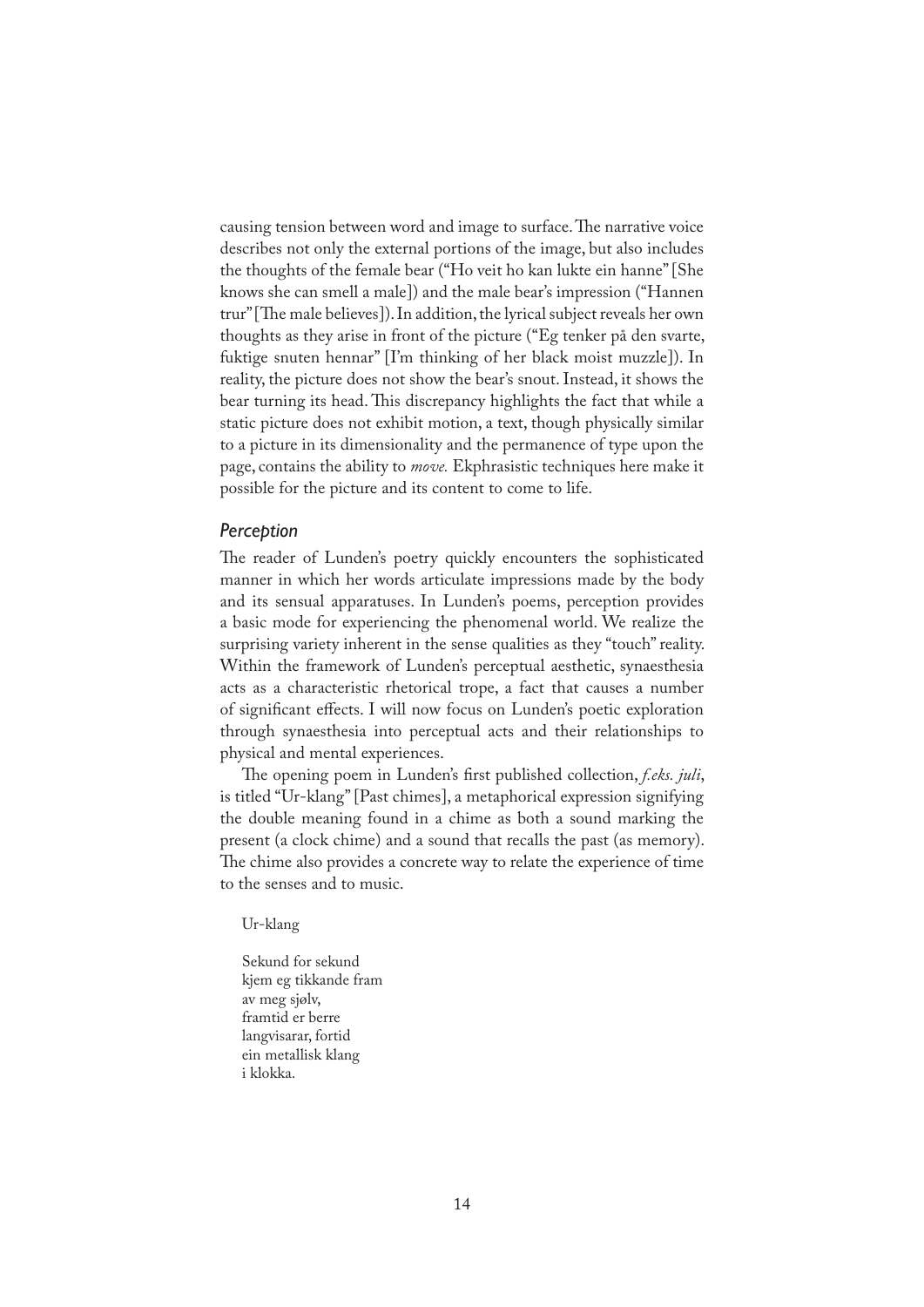Eg veit at langvisarane slår fast summen av sekunda, eg høyrer at klokka er umusikalsk. (7)

[Past chimes

Second by second I emerge ticking of my own accord, the future is merely minute hands, the past a metallic ring in the clock.

I know the minute hands state the sum of seconds, I hear the clock is out of tune.]

As the opening poem of the collection, "Ur-klang" focuses on resonance as it works through bygone dissonances. I suggest that this poem may be read as a verbal image of the tonal quality of poetry itself: past sounds coexist simultaneously with present ticking and the minutehand's continual addition carries within it the future. These sounds comprise a metaphorical melding of life in both time and space. As such, the poem deals with the capacity of poetry to express multiple memories without erasing their intrinsic lack of harmony. It is an introduction to the following poems, and perhaps even to Lunden's entire poetic project since it demonstrates to the reader the creation of future sound through the development of an awareness of the echoes from the past.

A more moderate deployment of synaesthesia is evident in Lunden's *Inneringa*, where the trope is often connected with knowledge as a bodily phenomenon. The act of perception mediates the traditional distance between intellectual comprehension and embodied awareness:

Hausten set eit bleikt teikn i sommarens farge, når all lyd har falle til jorda, tek elvane over regnet og fører det bort. (33)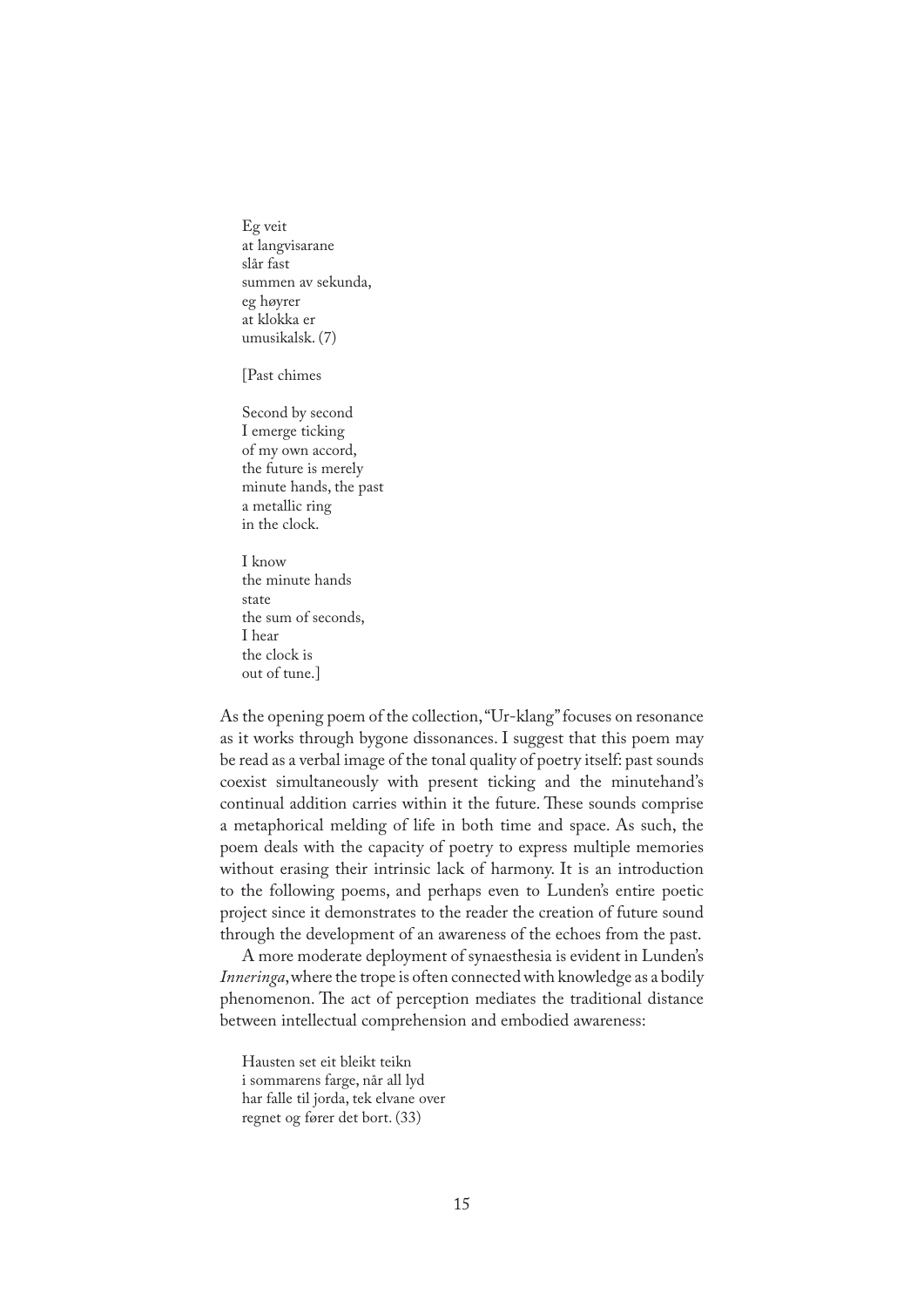[Autumn leaves a pale mark on the color of summer, when all sound has fallen to the ground, the rivers take over the rain and carry it away.]

Har ho mørker i kroppen? Nei, ho har augnevipper som stryk dagen over i skugge. (71)

[Is there darkness in her body? No, she has eyelashes that stroke the day into shade.]

Natt i skogen og ein som varsamt legg varmen omkring henne med sin eigen,

ventar heilt til morgonen på at nattehimmelen skal mørkne i henne og gå til ro. (84)

[Night in the forest and one who gently wraps his warmth around her with his own,

waiting right until morning for the night sky to darken in her and come to rest.]

A sensual plurality—seeing, touching, and hearing—is activated in these poems in order to describe things in terms of their qualities and articulate the mind of the girl with the slim body. The synaesthesia evident in the dampened tone concretizes the ways in which poetry assembles sense modalities in new ways.

In Lunden's most recent book, *Flokken og skuggen*, we encounter a heightened use of synaesthetic expressions, which helps to flesh out the theme of perception, particularly in terms of a dynamic between presence and absence.

The first section of the book is called "Varmen i dyresporet" [The heat in the animal's tracks], a poetic expression of something that, more abstractly, may be identified as the presence of absence. The animal, no longer physically present, is instead evoked through the traces of its passing: the warm tracks, still visible, offer up the past presence of the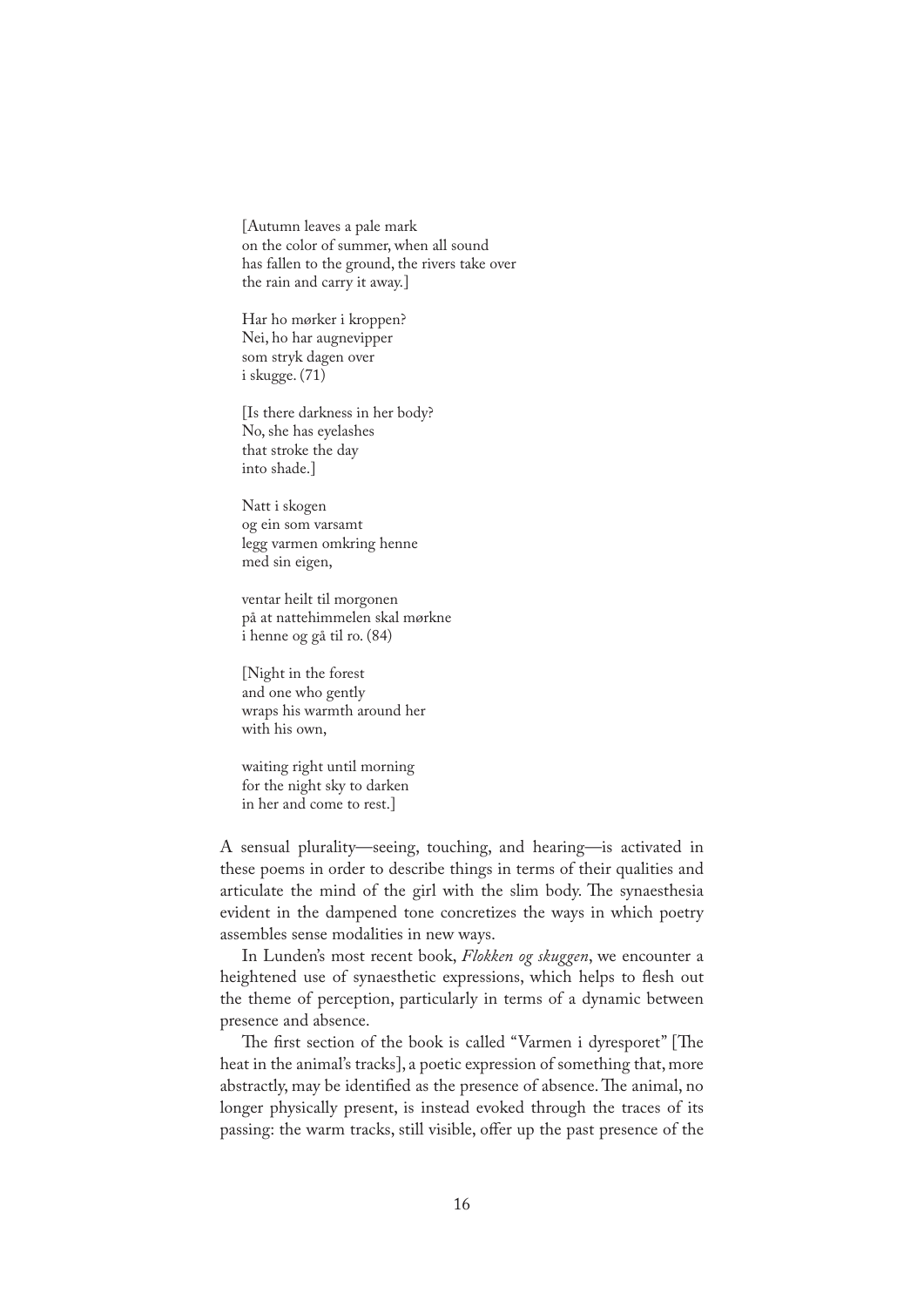beast. This absent presence is intriguingly challenging. Is it possible to touch a track and feel heat? Technically possible, yes, but that possibility is undeniably hypothetical and quite unlikely for the majority of the present human population. This hypothetical quality gives the word "Varmen" [the heat] a �gurative meaning in addition to the literal. In other words, heat is not only something perceived by the senses, but also serves as a metaphor. As such, the heat in the animal's tracks exists as something more than pure sensation; it simultaneously signifies an experience that lies outside the perceptual powers of the senses and instead is accessed on a deeper, linguistic level. This experience is one that can only be expressed through language: it is in language that we find the rhetorical structures and symbolizing processes necessary to approach the ontological and significative paradoxes and problems inherent in our human experiences.

Skuggar i snøen

i grålysinga. To dyr ute på sletta

eg står i vindauga i snøen i det lydlause auget (9)

[Shadows in the snow

at dusk. Two animals out in the open

I stand at the window in the snow in the soundless eye]

The poem circles around the visual: it ultimately concerns the act of seeing, and it opens up a field of vision through shadows, soon identified as two animals. The lyrical subject stands at the window, watching the animals. Alliteration and assonance unite the elements of the poem, and the repetition of the word "snøen" [snow] along with the similar sounds in "vindauge" [window] and "auge" [eye] (approximated in English through the rhyme in "window," "shadow," and "snow") create an intimacy between the one who sees and the observed object. The sense of hearing is brought into the poem at the end through the synaesthesia "det lydlause auget" [the soundless eye]. However, there is no sound to hear, only silence; therefore, the synaesthetic effect is more concerned with highlighting the silence in connection with sight—as if it were an absence—than introducing a new sense quality. In the end, it accomplishes both tasks.

The shadows in the poem are not directly depicted as the shadows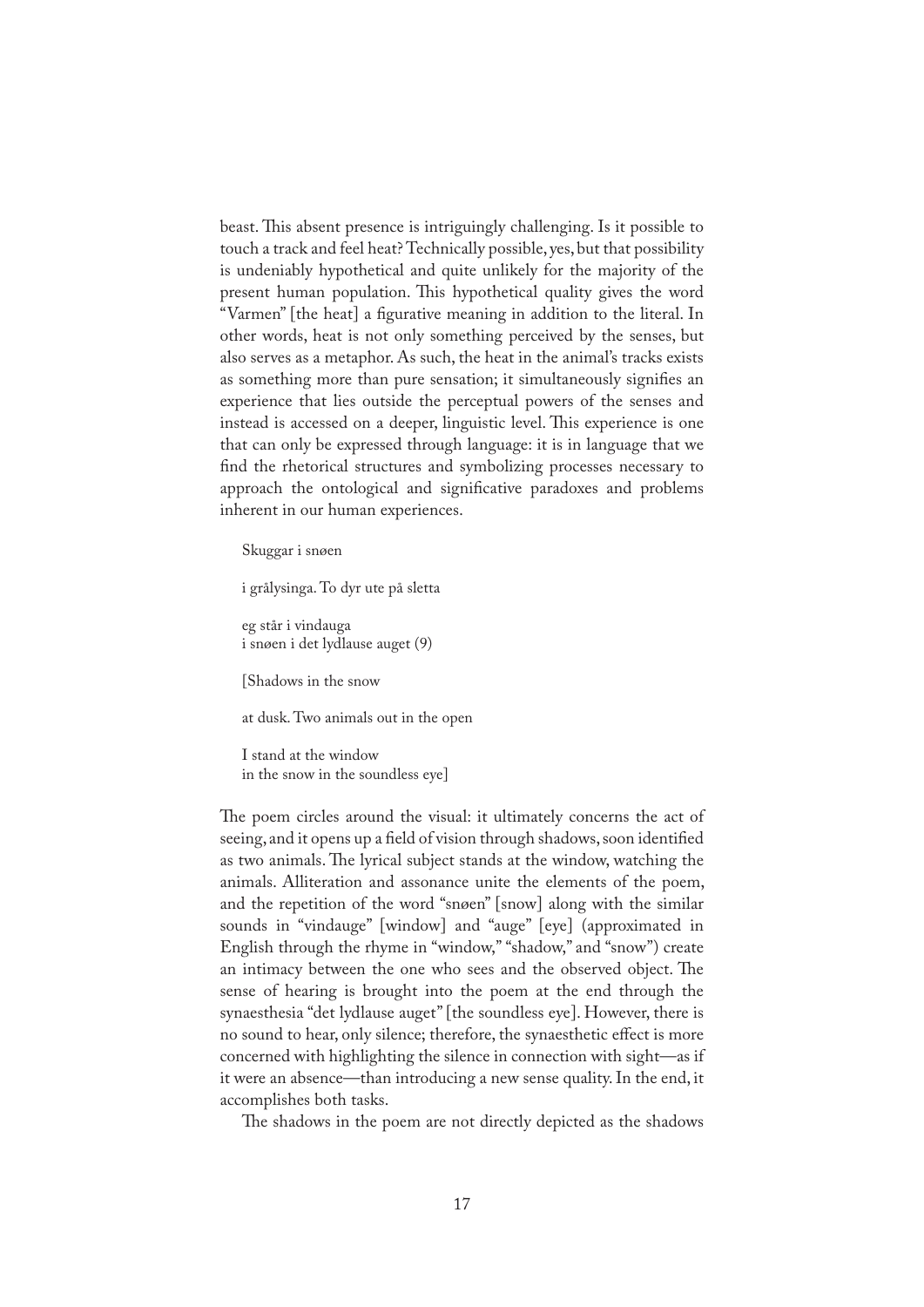of the two animals; instead they are the visual trace of the animals visible before they have been identified as animals. The shadows remain in the snow. In the morning light we perceive the shadow as a visual phenomenon that creates a contour against the white snow. This contour remains out of focus due to the obscure quality of the light that appears on the threshold between night and day. Hence, the poem—and the book—introduce a gaze directed toward an object, "To dyr ute på sletta" [Two animals out in the open], but they also underscore the way in which the object is seen. This dual investigation of the gaze is achieved by placing the observing eye in front of a window in combination with the changing description of the animals: first as shadows, and later as themselves. The last line, "i snøen i det lydlause auget" [in the snow in the soundless eye], continues to elaborate the theme of uncertain perception as it is unclear from the text who, exactly, is standing in the snow. Is it the animals or the perceiving subject? Furthermore, the location of the snow itself is put into question—is the snow actually outside in the open or is it instead an interior phenomenon (the softly obscured inner eye)?

In her most recent collection, Lunden develops her synaesthetic rhetoric into novel, subtle forms. Her interest in the relationship between sensing, perceiving, and understanding the world by bodily means is broadened into an investigation of the space where phenomena and feelings both exist and do not exist, as, for example, in memories and anticipations. The poetic expression also evokes absence in terms of something missing or lost that is also, alternatively, present.

#### *Parody*

I want to end this discussion by foregrounding an aspect of Lunden's style that has appeared in the preceding chapters, but never as the focal point: the humor that no reader—or indeed listener—can avoid noticing. I have touched upon Lunden's use of humor several times, most notably when a poem hovers between the modal extremes of sincerity and amusement. In such cases, humor unsettles the text, making the reader uncertain as to its meaning. That is, of course, exactly its intended effect and part of what makes Lunden's humor such an intriguing quality in her writing. But there is more to Lunden's poetic laughter. To further this investigation into the significance of Lunden's humor, I will discuss a couple of the poems from *Slik Sett.*

�e following prose poem contains a warm humor; it also develops laughter and sight as explicit motifs: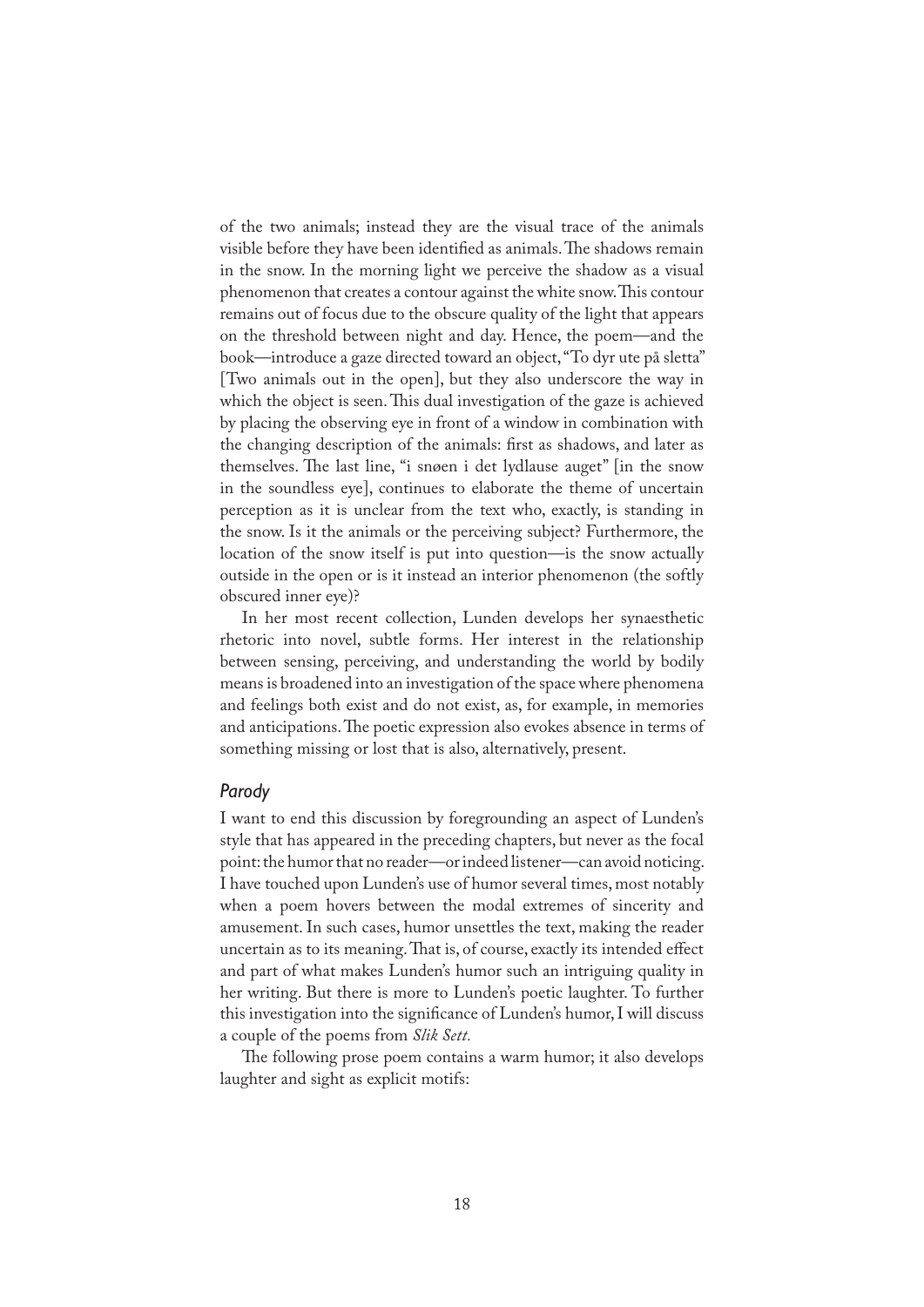Dei tre vandrar omkring i gammal-nytt butikken og �nn rare ting som berre kan bli rare når tre par auge ser samtidig. Sjå her er glashøner! Og kva med eit glasauge? Plutseleg kjøper den eine kvinna eit stort halsband av glasperler, og alle tre ler hjarteleg. Mannen bøyer seg over kvinna med halsbandet og dei blir ståande lenge og snakke om glasperler. Køyr forsiktig! seier han med låg røyst til den andre kvinna i det ho er på veg ut døra, og ho høyrer at han har fått eit snev av optimisme i stemma (284)

[The three are browsing in a second-hand shop] finding odd things that only become funny when three pairs of eyes see them together. Look, glass pussycats! And what about a glass eye? All of a sudden one of the women buys a huge necklace of glass beads and they all laugh heartily. The man bends down over the woman with the necklace and they have a long conversation about glass beads. Drive carefully! he says in a low voice to the other woman as she is on her way out of the door, and she hears that he now has a touch of optimism in his voice.]

The text narrates a miniature version of a triangular love drama, reminding us of the fact that laughter often goes hand in hand with lust—and perhaps kills lust, too! Two women and a man enjoy themselves in a second hand goods store, discovering odd items that offer them child-like pleasure. Glass pussycats! A glass eye! These objects serve as metonymic representations of the characters and the erotic emotions that resonate between them. Immodest and impulsive, one of the women buys an entire glass necklace, symbolizing an almost insatiable desire, as if she cannot possess enough of the funny items. �e man responds to her behavior by leaning over her and talking with her a long time. The other woman leaves and the man urges her to drive carefully. She notices that he has an optimistic voice, and the reader shares her feeling that love is in the air.

Lunden writes a humorous poem that examines how laughter both liberates and hints at an eroticized game. The diction of the text is quite neutral, but the emotional states of the characters are made apparent through the various points of view and their expressive language. The glass objects and beads join in a metaphoric function that alludes to sight and observation—"rare ting som berre kan bli rare når tre par auge ser samtidig" [odd things that only become funny when three pairs of eyes see them together]—at the same time they become fetishist objects that absorb and reflect bodily desire. The traditional motif of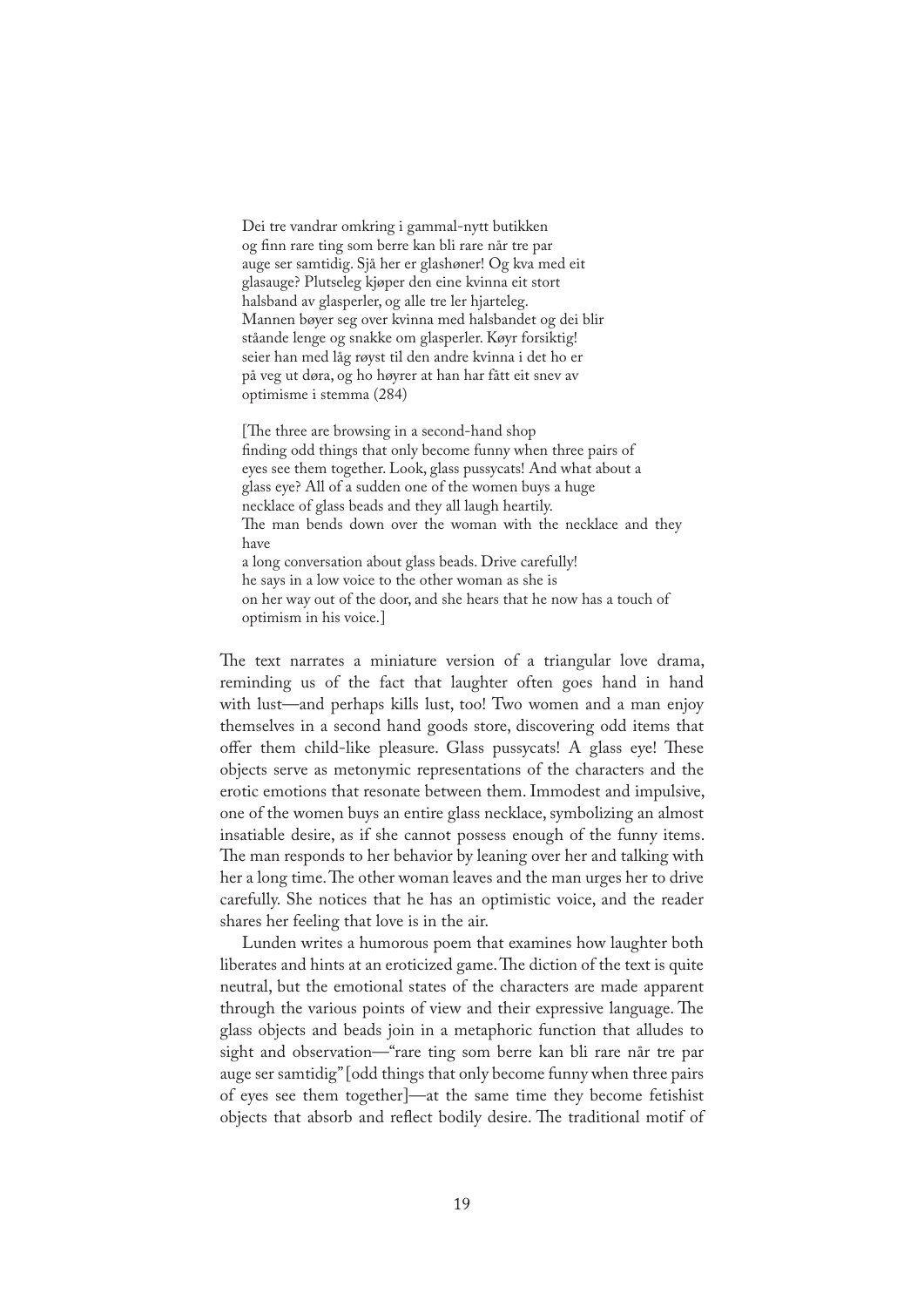rivalry in the love triangle appears to be absent, but, of course, that option still exists. Perhaps the man will maneuver the other woman away in order to return to her later. His optimistic voice could for that matter be matched with the anticipatory happiness of a promise of things to come.

"Words are a plastic material with which one can do all kinds of things," Freud states in *Jokes and �eir Relation to the Unconscious*. Lunden takes Freud at his word in the following two poems, which are not directly witty, perhaps, but which play with an implied eroticism in amusing ways. Both poems use a motif taken from the polar wastelands, and belong to the section "Professor Rubeks siste utsikt" [Professor Rubek's last vintage point]. The first one alludes to Ibsen's drama *Når vi døde vågner* [*When We Dead Awaken*]:

Professor Rubeks draum var eit skip som gjekk heile kysten rundt i ei reise. Ei leppe kring Nordishavets kant. Krølla (315)

[Professor Rubek's dream was a ship that sailed round the whole coast on one voyage. A lip round the rim of the Arctic ocean. Curled]

The second poem is similar in its cunning combination of eroticism and geography:

Polen som eit brusande kvitt skjørt kring magnetnåla Å krabbe fram under polkanten ein dag, plutseleg som kvitebjørn kong Valemon (316)

[The Pole like a frothy white skirt circling] the magnetic needle Crawling out from under the rim of the pole one day, suddenly like the Prince Valemon, the white bear.]

The poem contains a relatively clear analogy to the cover photograph of *Slik Sett*, where a black fountain pen hovers autonomously over a white, curly cloth or napkin that, by association, evokes a small mountain covered by snow. The background is dark and the pen fails to cast a shadow, thus the picture appears rather sterile and formal.

In contrast to controlled environment as evident in the photo, the poem lets loose its energies: the skirt is full of ruffling and someone is crawling forward from "under polkanten ein dag, plutseleg" [under the rim of the pole one day, suddenly]. Someone has paid a visit under the